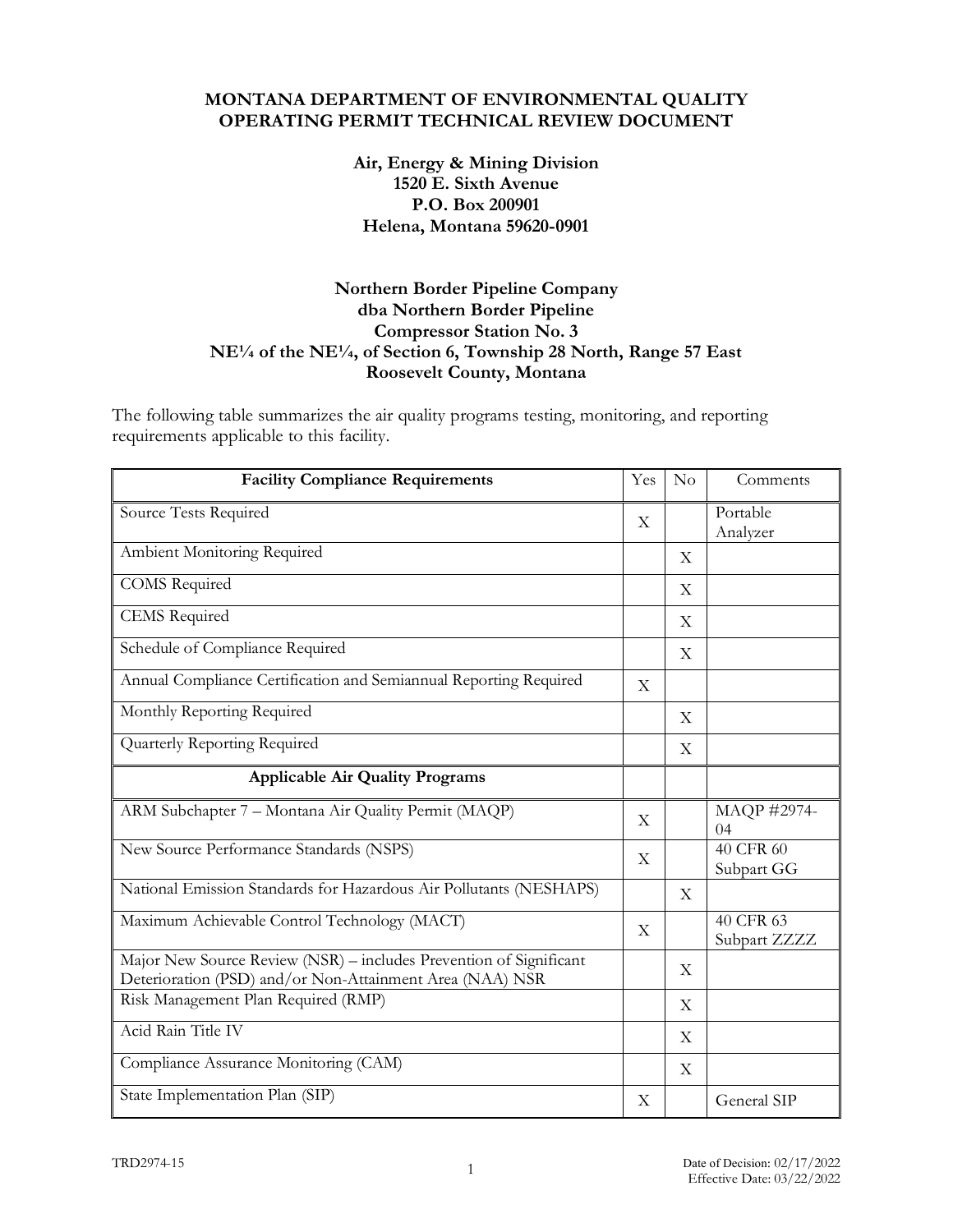## **TABLE OF CONTENTS**

| $B_{-}$<br>$C_{\cdot}$<br>D.<br>Е.<br>F.     |                                                                          |  |
|----------------------------------------------|--------------------------------------------------------------------------|--|
|                                              |                                                                          |  |
|                                              |                                                                          |  |
|                                              |                                                                          |  |
| Β.<br>$C_{\cdot}$<br>D.<br>Е.<br>$F_{\rm r}$ |                                                                          |  |
|                                              | SECTION IV. NON-APPLICABLE REQUIREMENT ANALYSIS 12                       |  |
|                                              |                                                                          |  |
|                                              |                                                                          |  |
|                                              |                                                                          |  |
| C.                                           |                                                                          |  |
| D.                                           |                                                                          |  |
| Е.                                           |                                                                          |  |
| F.                                           | PREVENTION OF SIGNIFICANT DETERIORATION (PSD) AND TITLE V GREENHOUSE GAS |  |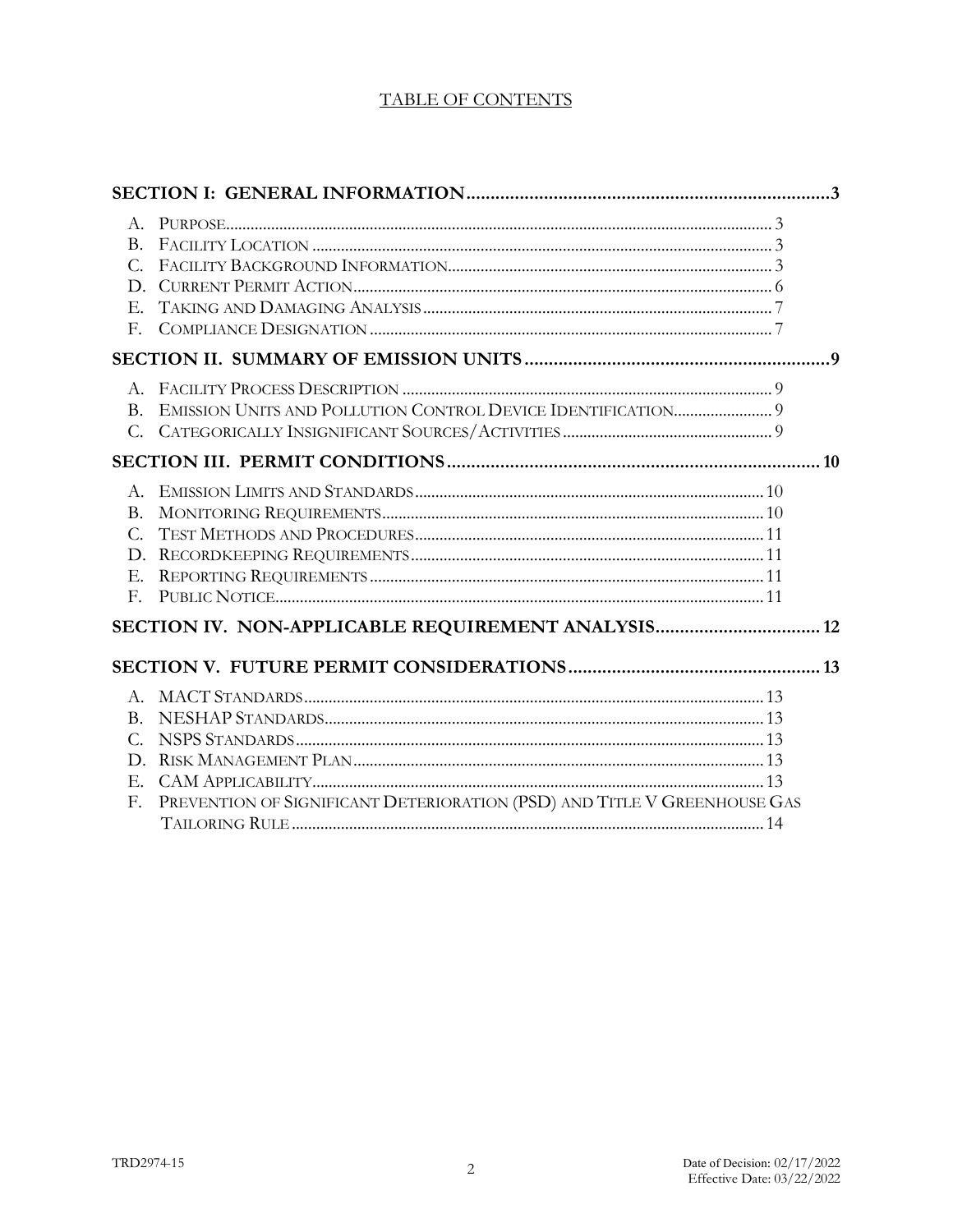## **SECTION I: GENERAL INFORMATION**

## **A. Purpose**

This document establishes the basis for the decisions made regarding the applicable requirements, monitoring plan, and compliance status of emissions units affected by the operating permit proposed for this facility. The document is intended for reference during review of the proposed permit by the Environmental Protection Agency (EPA) and the public. It is also intended to provide background information not included in the operating permit and to document issues that may become important during modifications or renewals of the permit. Conclusions in this document are based on information provided in the change of Responsible Official notice received March 25, 2009, and Title V Renewal application received by the Department of Environmental Quality (Department) on May 5, 2009, renewal application received on March 19, 2015, renewal application received on October 28, 2020, and additional information received on August 6, 2015, September 4, 2015, March 9, 2016, administrative amendment request received June 13, 2019, and administrative amendment request received January 20, 2022.

## **B. Facility Location**

NBPL owns and operates the Compressor Station No. 3. This facility is located in the NE $\frac{1}{4}$  of the NE¼ of Section 6, Township 28 North, Range 57 East, in Roosevelt County, Montana. This site is approximately 4 miles north of Culbertson, Montana. The total property area covered by this facility is 20 acres. Roosevelt County is designated as an Unclassifiable/Attainment area for National Ambient Air Quality Standards (NAAQS) for all criteria pollutants.

## **C. Facility Background Information**

#### Montana Air Quality Permit History

**Montana Air Quality Permit (MAQP) #2974-00** was issued to NBPL for the operation of a natural gas turbine and associated equipment located in the  $NE<sup>1/4</sup>$  of the NE<sup> $1/4$ </sup> of Section 6, Township 28 North, Range 57 East, in Roosevelt County. This facility is known as Compressor Station No. 3 and includes one 40,350-horsepower (hp) Cooper Rolls natural gas turbine, one 300-kilowatt (kW) emergency backup generator engine, one 1.706-MMBtu/hr heating boiler, and one 15-kW Onan emergency backup generator.

On February 21, 2001, the Department received a request from NBPL for a revision of MAQP #2974-00 to alter the custom fuel monitoring schedule and equipment for Compressor Station No. 3 located in Roosevelt County, Montana. The chromatograph was replaced with a hydrogen sulfide (H2S) and Total Sulfur Analyzer and the custom fuel schedule was structured to allow a representative sample to be recorded every 2 weeks with an option of extending the sampling schedule to once every 6 months as approved by the Department. **MAQP #2974-01** replaced MAQP #2974-00.

On March 16, 2004, the Department received a complete permit application from NBPL for changes to MAQP #2974-01. The changes include a modification to the original oxides of nitrogen (NOx) Best Available Control Technology (BACT) determination by the Department. NBPL Source #01 (40,350-hp) natural gas turbine) was unable to operate the dry low  $NO<sub>x</sub>$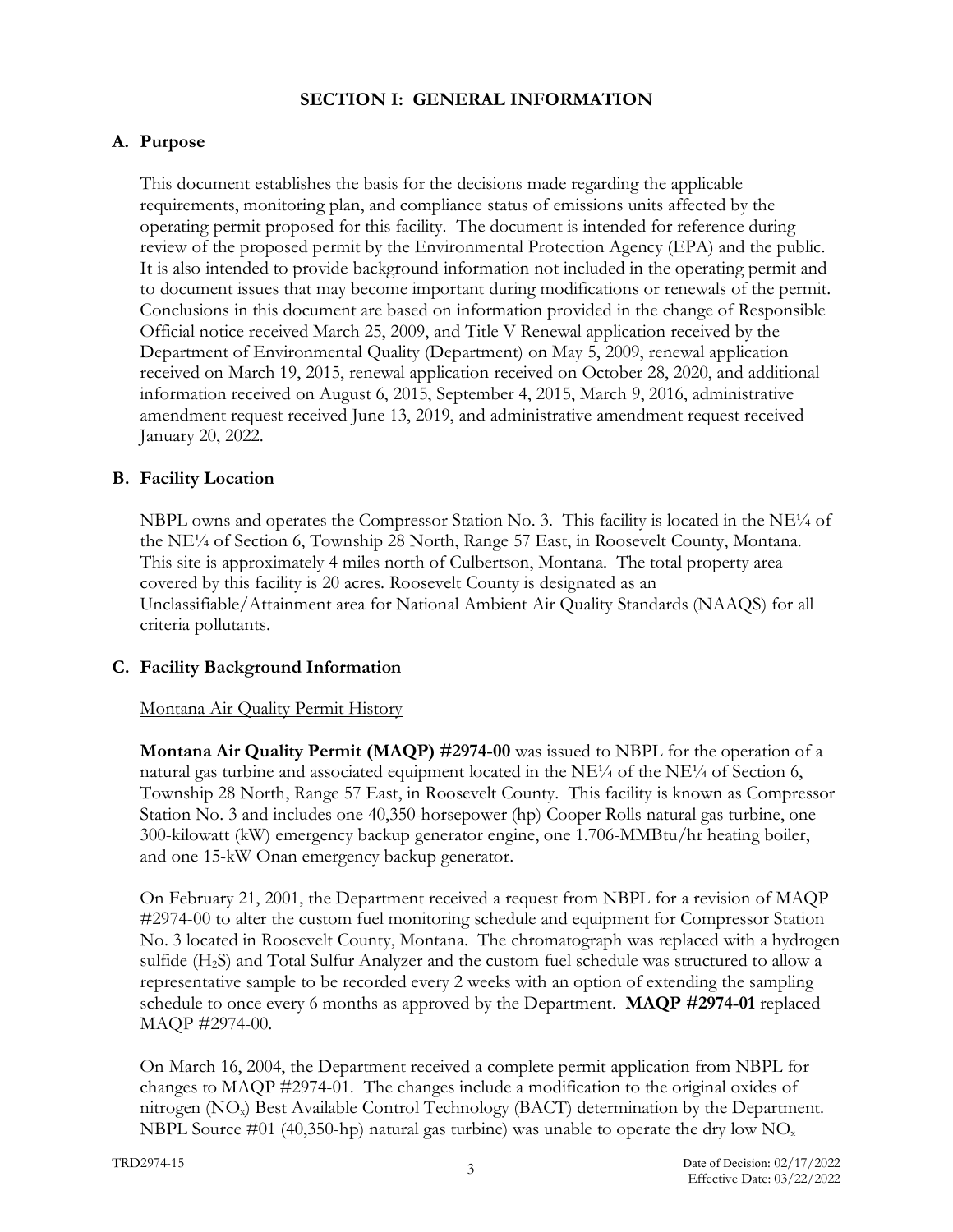combustion system (DLE), determined by the Department to be BACT, every hour and at all conditions for which the turbine operates. The modification allowed NBPL to operate Source #01 up to 750 hours per year while the DLE was not in operation. Reasons for non-DLE operation shall include only start-up and shutdown, when operation is required during downstream maintenance requirements, and operation during low ambient temperatures at the site. New carbon monoxide (CO) emissions limits for Source #01 of 460 pounds per hour  $(lb/hr)$  when the ambient temperature is 20 degrees Fahrenheit ( ${}^{\circ}$ F) or colder, 56 lb/hr when the ambient temperature is 20°F or warmer, and 109.5 tons per rolling 12-month time period replaced Section II.A.2 that limited the operation of Source #01 to running at 80% or greater load when the ambient temperature is below 5°F. The new 109.5 tons per year CO limit was made enforceable by monitoring a combination of ambient and turbine parameters. Cooper-Rolls, the manufacturer of the turbine, will test the turbine under different operating scenarios to develop a correlation between the monitored parameters and CO emissions. **MAQP #2974-02** replaced MAQP #2974-01.

On December 12, 2014, the Department received an application to modify MAQP #2974-02 to change the long-term turbine carbon monoxide (CO) emission limit from 109.5 tons per rolling 12-month period to 162 tons per rolling 12-month period. The change in the long-term CO emissions limit was proposed to more accurately reflect actual CO emissions from the turbine based on operating experience and methods of operation. The permit action changed the CO emission limit to 162 tons per rolling 12-month period and updated the permit to reflect the current permit language and rule references used by the Department. **MAQP #2974-03** replaced MAQP #2974-02.

On June 13, 2019, the Montana Department of Environmental Quality – Air Quality Bureau (Department) received from NBPL an administrative amendment request to reduce emissions testing frequency based on reduced hours of operations.

NBPL requested that in any semiannual period in which there is less than 500 hours of turbine operation, testing requirements be waived for that semiannual period, with testing every 2 years (not to exceed 26 months between tests) established as a minimum. Section II.B.1 has been updated in agreeance with this proposal, analogous to previous changes for NBPL's Compressor Station No. 1 as permitted in MAQP #2979. **MAQP #2974-04** replaced MAQP #2974-03.

#### Title V Operating Permit History

On December 23, 1996, NBPL submitted a complete permit application to construct and operate Compressor Station No. 3 in Roosevelt County, Montana. This facility consists of one 40,350-hp Cooper-Rolls, 6562-DLE Coberra; one 245-kW emergency backup generator engine; one 1.706-MMBtu/hr hydronic boiler; and one 15-kW emergency backup generator. The application stated the estimated start date as August 1997 and the estimated completion date as November 1998. An MAQP was issued for this facility on March 9, 1997. This facility had the potential to emit greater than 100 tons per year of NOx and was therefore required to obtain an Operating Permit. This facility was an NSPS Subpart GG affected source because the Cooper-Rolls Coberra met the definition of a stationary gas turbine and was manufactured after October 3, 1997. The Cooper-Rolls Coberra was required to have an internal dry low NOx combustion as its control device, which constitutes BACT for this facility. **Operating Permit #OP2974-00** was issued final and effective September 10, 1998.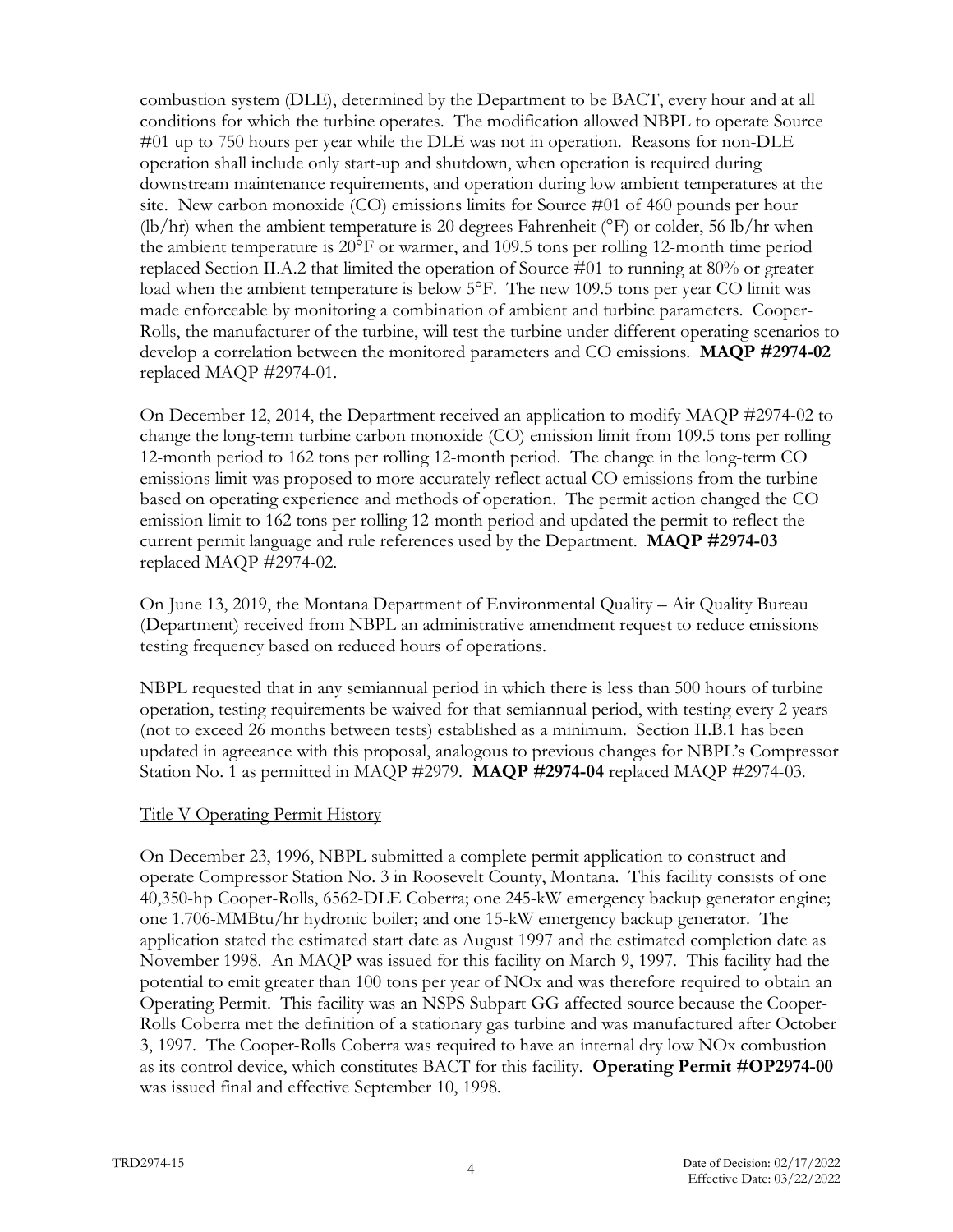On February 21, 2001, the Department received a request from NBPL for a revision of MAQP #2974-00 and Operating Permit #OP2974-00 to alter the custom fuel monitoring schedule and equipment for Compressor Station No. 3 located in Roosevelt County, MT. The chromatograph was replaced with an H2S and Total Sulfur Analyzer and the custom fuel schedule was structured to allow a representative sample to be recorded every 2 weeks with an option of extending the sampling schedule to once every 6 months as approved by the Department. **Operating Permit #OP2974-01** replaced Operating Permit #OP2974-00.

On October 9, 2001, the Department received a request from NBPL for a modification to Operating Permit #OP2974-01. The modification was an administrative amendment, which changed the responsible official for the facility. **Operating Permit #OP2974-02** replaced Operating Permit #OP2974-01.

On February 3, 2003, the Department received a request from NBPL for a modification to Operating Permit OP2974-02. The modification was an administrative amendment, which changed the responsible official and the corporate office address for the facility. **Operating Permit #OP2974-03** replaced Operating Permit #OP2974-02.

On February 3, 2003, the Department received a request from NBPL for a modification to Operating Permit #OP2974-03. The modification was an administrative amendment. The responsible official's name was changed in error on Operating Permit #OP2974-03. Operating Permit #OP2974-04 changed the responsible official from Jay Muschenheim back to Randy Rice and changed the facility contact from Ruth Jensen to Jay Muschenheim. **Operating Permit #OP2974-04** replaced Operating Permit #OP2974-03.

On October 17, 2003, the Department received a request from NBPL for an administrative amendment of Operating Permit #OP2974-04 to update Section V.B.3 of the General Conditions incorporating changes to federal Title V rules 40 CFR 70.6(c)(5)(iii)(B) and  $70.6(c)(5)(iii)(C)$  (to be incorporated into Montana's Title V rules at ARM 17.8.1213) regarding Title V annual compliance certifications. **Operating Permit #OP2974-05** replaced Operating Permit #OP2974-04.

On March 11, 2003, the Department received a renewal application from NBPL. The Department had been in the process of permitting action #2974-02 and waited until the completion of permitting action #2974-02 to proceed with the renewal. MAQP #2974-02 was final June 18, 2004. **Operating Permit #OP2974-06** replaced Operating Permit #OP2974-05.

On December 6, 2004, the Department received a request from NBPL for an administrative amendment to Operating Permit #OP2974-06. The administrative amendment changed the responsible official from Randy Rice to Michel E. Nelson. **Operating Permit #OP2974-07** replaced Operating Permit #OP2974-06.

On April 9, 2007, the Department received a request from NBPL for an administrative amendment to Operating Permit #OP2974-07. The administrative amendment changed the responsible official from Michel E. Nelson to Jim Krause. **Operating Permit #OP2974-08**  replaced Operating Permit #OP2974-07.

On March 25, 2009, the Department received a request from NBPL for an administrative amendment to Operating Permit #OP2974-08 to change the responsible official from Jim Krause to Jeff Gravelle.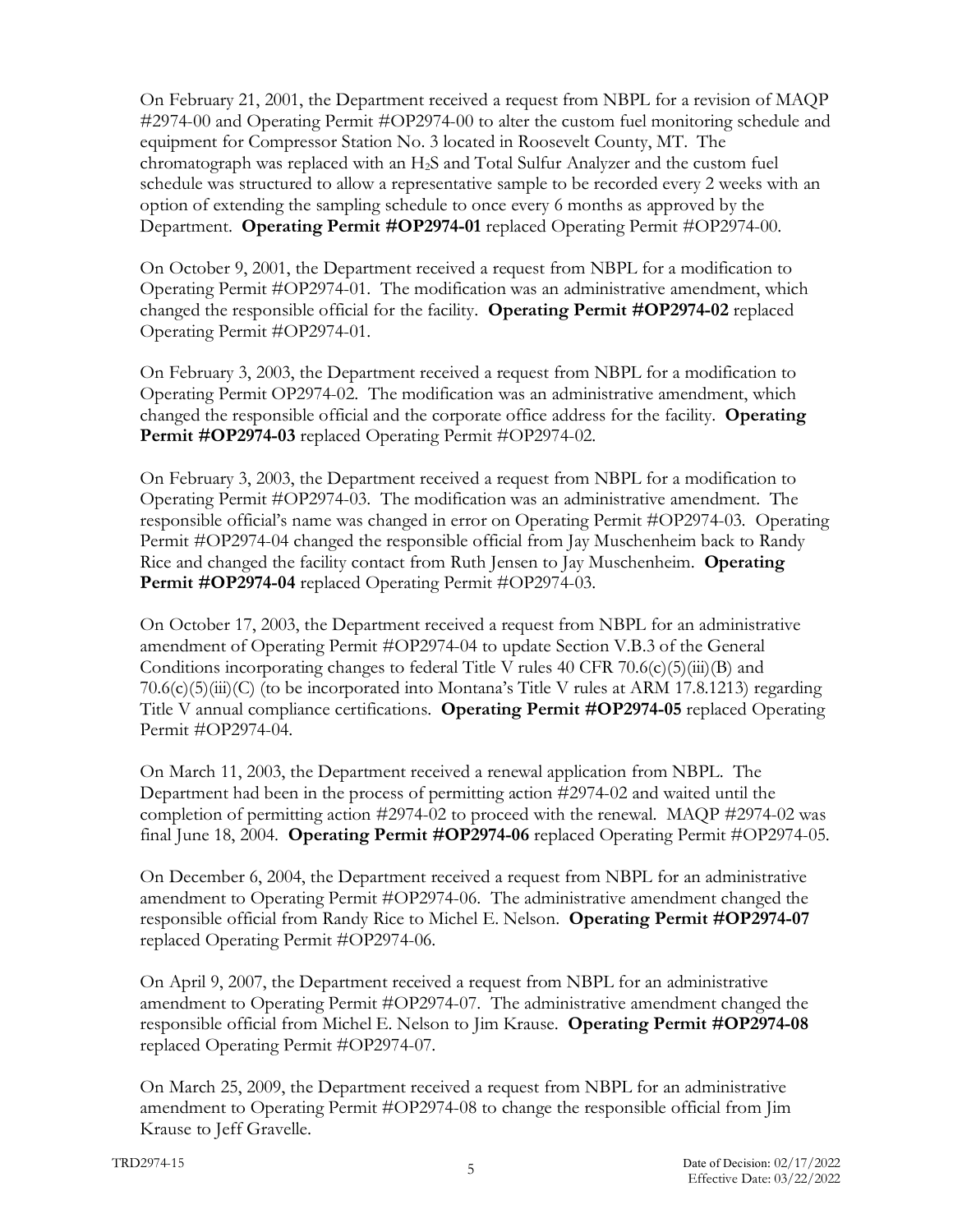The Department did not issue an Administrative Amendment in anticipation of receiving a Title V Renewal Application. The Renewal Application for NBPL's Title V Operating Permit was received on May 5, 2009.

**Operating Permit #OP2974-10** renewed NBPL's Title V Operating Permit, incorporated the change of the Responsible Official, and updated the permit to the current format used by the Department. Some of the changes included updates to general permit conditions, facility wide conditions, identification of the emergency generator by horsepower instead of electrical generation, and minor changes on the information required for recording during testing. NBPL's Operating Permit #OP2974-10 replaced Operating Permit #OP2974-08. The numbering skipped from -08 to -10 to designate that the Department combined the responsible official change request and the renewal application into one permitting action.

On August 21, 2008, the Department received a request for concurrence that no permit modifications would be needed for a waste heat recovery and electrical generation facility on an easement on the facility property. The project would recover the waste heat from the exhaust from the turbine to produce electrical power. The Department determined that while several stack parameters would change as a result, including stack height, stack diameter, and stack exhaust temperature, none of these changes would violate an existing condition in the permit, nor would these changes affect air pollutant emissions. Therefore, this action did not prompt an amendment to the permit at that time. No changes in the Title V Operating Permit from this de minimis action were required.

On December 6, 2010, the Department received notification from NBPL that the Responsible Official had changed. The permit was updated to reflect the change in responsible official from Jeff Gravelle to Kenneth Leier. **Operating Permit #OP2974-11** replaced Operating Permit #OP2974-10.

On March 19, 2015, the Department received an application for Renewal of the Title V Operating Permit. Additional pertinent information was received on August 6, 2015, September 4, 2015, and March 9, 2016. Changes include an update of the Responsible Official, update to the mailing address, and an update to the company name to reflect the name registered with the Montana Secretary of State. **Operating Permit #OP2974-12** replaced #OP2974-11.

On June 13, 2019, the Department received an application from NBPL to request to reduce emissions testing frequency based on reduced hours of operations. NBPL requested that in any semiannual period in which there is less than 500 hours of turbine operation, testing requirements be waived for that semiannual period, with testing every 2 years (not to exceed 26 months between tests) established as a minimum. The current permit action incorporates the request in similar fashion as was accomplished for the No. 1 compressor station (OP2979). **Operating Permit #OP2974-13** replaced #OP2974-12.

On October 10, 2020, the Department received an application for the renewal of Title V Operating Permit #OP2974-13. There were no changes in applicable requirements during this renewal. **Title V Operating Permit #2974-14** replaced Title V Operating Permit #OP2974-13.

## **D. Current Permit Action**

On January 20, 2022, the Department received a request from NBPL for an administrative amendment to Operating Permit #OP2974-14. The administrative amendment changed the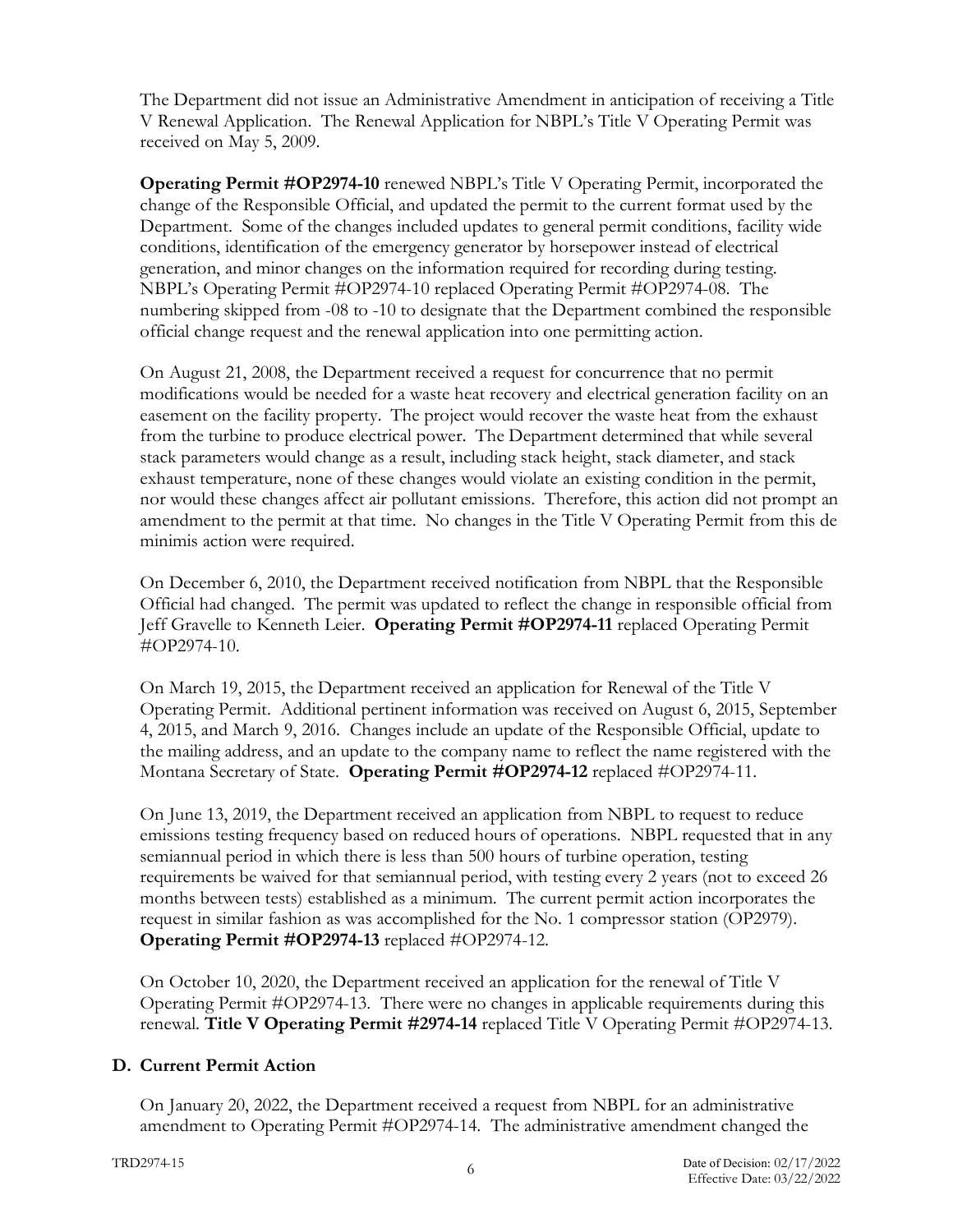responsible official and the company contact for the facility**. Operating Permit #OP2974-15** replaces Operating Permit #OP2974-14.

# **E. Taking and Damaging Analysis**

HB 311, the Montana Private Property Assessment Act, requires analysis of every proposed state agency administrative rule, policy, permit condition or permit denial, pertaining to an environmental matter, to determine whether the state action constitutes a taking or damaging of private real property that requires compensation under the Montana or U.S. Constitution. As part of issuing an operating permit, the Department is required to complete a Taking and Damaging Checklist. As required by 2-10-101 through 2-10-105, MCA, the Department conducted the following private property taking and damaging assessment.

| <b>YES</b>   | <b>NO</b>                 |                                                                                                  |
|--------------|---------------------------|--------------------------------------------------------------------------------------------------|
| $\mathbf{X}$ |                           | 1. Does the action pertain to land or water management or environmental regulation               |
|              |                           | affecting private real property or water rights?                                                 |
|              | X                         | 2. Does the action result in either a permanent or indefinite physical occupation of private     |
|              |                           | property?                                                                                        |
|              | X                         | 3. Does the action deny a fundamental attribute of ownership? (ex.: right to exclude others,     |
|              |                           | disposal of property)                                                                            |
|              | $\boldsymbol{\mathrm{X}}$ | 4. Does the action deprive the owner of all economically viable uses of the property?            |
|              | X                         | 5. Does the action require a property owner to dedicate a portion of property or to grant an     |
|              |                           | easement? [If no, go to $(6)$ ].                                                                 |
|              |                           | 5a. Is there a reasonable, specific connection between the government requirement and            |
|              |                           | legitimate state interests?                                                                      |
|              |                           | 5b. Is the government requirement roughly proportional to the impact of the proposed use         |
|              |                           | of the property?                                                                                 |
|              | X                         | 6. Does the action have a severe impact on the value of the property? (consider economic         |
|              |                           | impact, investment-backed expectations, character of government action)                          |
|              | $\mathbf X$               | 7. Does the action damage the property by causing some physical disturbance with respect         |
|              |                           | to the property in excess of that sustained by the public generally?                             |
|              | X                         | 7a. Is the impact of government action direct, peculiar, and significant?                        |
|              | X                         | 7b. Has government action resulted in the property becoming practically inaccessible,            |
|              |                           | waterlogged or flooded?                                                                          |
|              | X                         | 7c. Has government action lowered property values by more than 30% and necessitated the          |
|              |                           | physical taking of adjacent property or property across a public way from the property in        |
|              |                           | question?                                                                                        |
|              | X                         | Takings or damaging implications? (Taking or damaging implications exist if YES is               |
|              |                           | checked in response to question 1 and also to any one or more of the following questions:        |
|              |                           | 2, 3, 4, 6, 7a, 7b, 7c; or if NO is checked in response to questions 5a or 5b; the shaded areas) |

Based on this analysis, the Department determined there are no taking or damaging implications associated with this permit action.

## **F. Compliance Designation**

The Department conducted a partial compliance evaluation for the period from March 1, 2017 through June 22, 2020. Based upon the information gathered during the facility inspection, the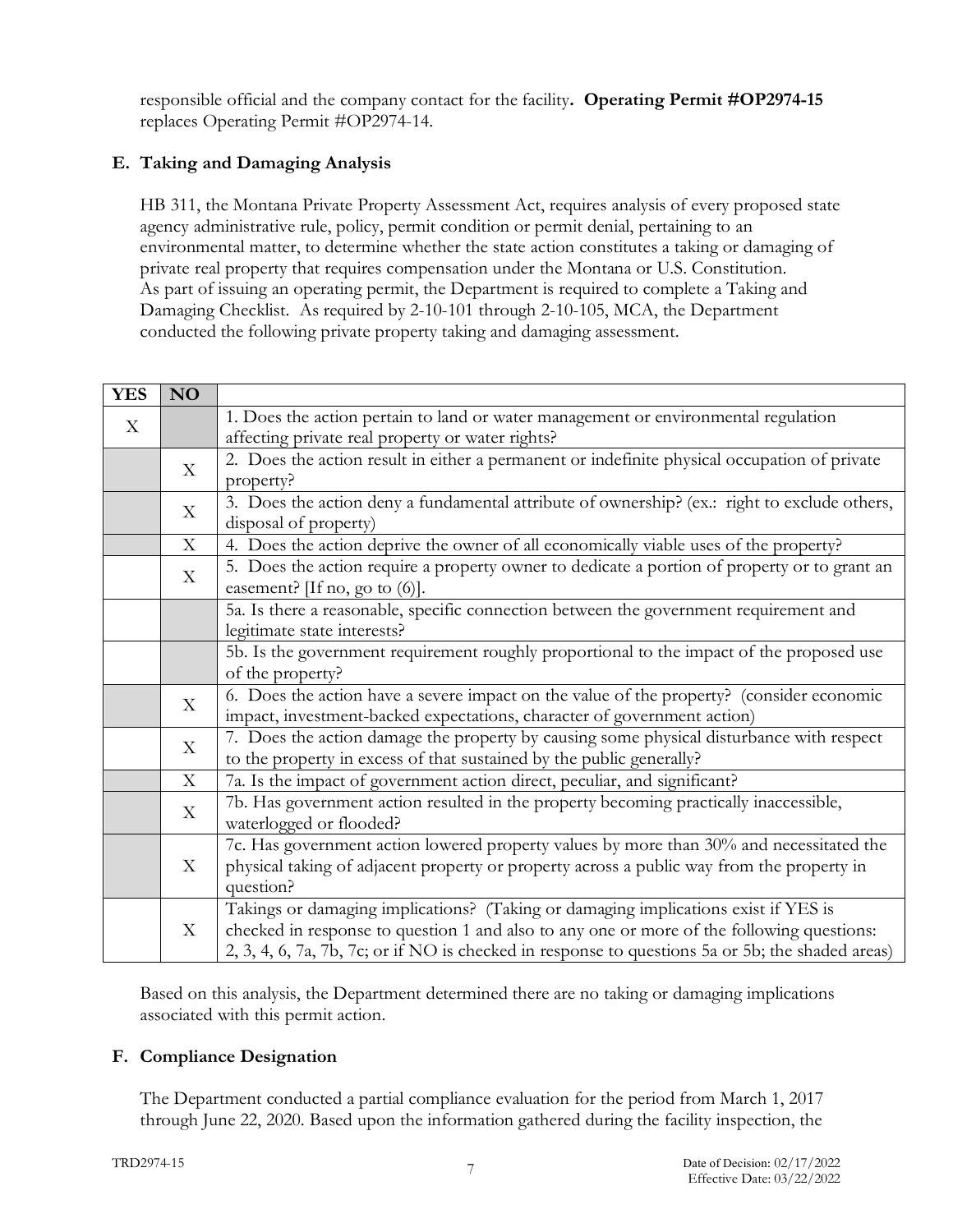observations made at the facility, and the review of facility records, the Department found NBPL to be in compliance with all applicable requirements.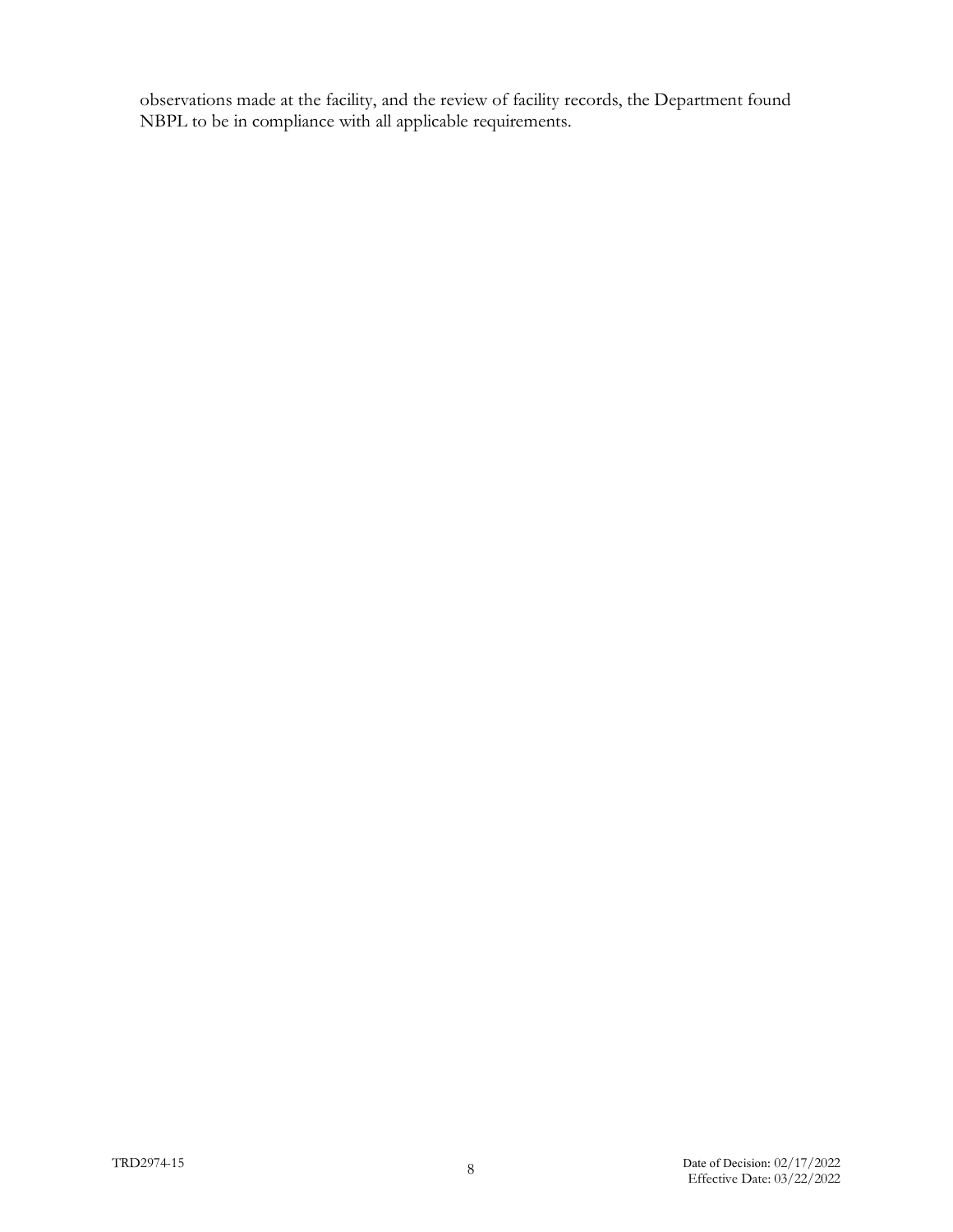### **SECTION II. SUMMARY OF EMISSION UNITS**

### **A. Facility Process Description**

The NBPL Compressor Station No. 3 is a natural gas pipeline transmission station with one Cooper-Rolls Coberra, natural gas fired turbine. A hot water boiler provides the heat to the various station facilities.

The Standard Industrial Classification (SIC) for this facility is "Natural Gas Transmission" which has an SIC Code of 4922.

#### **B. Emission Units and Pollution Control Device Identification**

The NBPL Compressor Station No. 3 application identified one 40,350 hp Cooper-Rolls Coberra 6562 Compressor Turbine, one 350 bhp emergency backup generator engine, and one 1.67-MMBtu/hr hydronic boiler.

The Cooper-Rolls Coberra is equipped with a dry low  $NO<sub>X</sub>$  combustion system as part of the turbine design. This design and operating practice constitute BACT for this facility. No pollution control devices exist on the emergency backup generator engine or the hydronic boiler.

## **C. Categorically Insignificant Sources/Activities**

The Administrative Rules of Montana ((ARM) 17.8.120(22)(a)) defines an insignificant emissions unit as one that emits less than 5 tons per year of any regulated pollutant, has the potential to emit less than 500 pounds per year of lead or any hazardous air pollutant, and is not regulated by an applicable requirement other than a generally applicable requirement.

This facility has a 1.67-MMBtu/hr Hydronic Boiler, used for heating buildings and fuel preheat as needed. This boiler meets the definition of an insignificant emissions unit.

| <b>Emissions Unit</b> | Description                     |
|-----------------------|---------------------------------|
| Ш                     |                                 |
| <b>IEU01</b>          | 1.67-MMBtu/hr natural gas fired |
|                       | heater boiler                   |
| IEU02                 | In-plant vehicle traffic        |
| IEU03                 | Fugitive and Miscellaneous      |
|                       | emissions                       |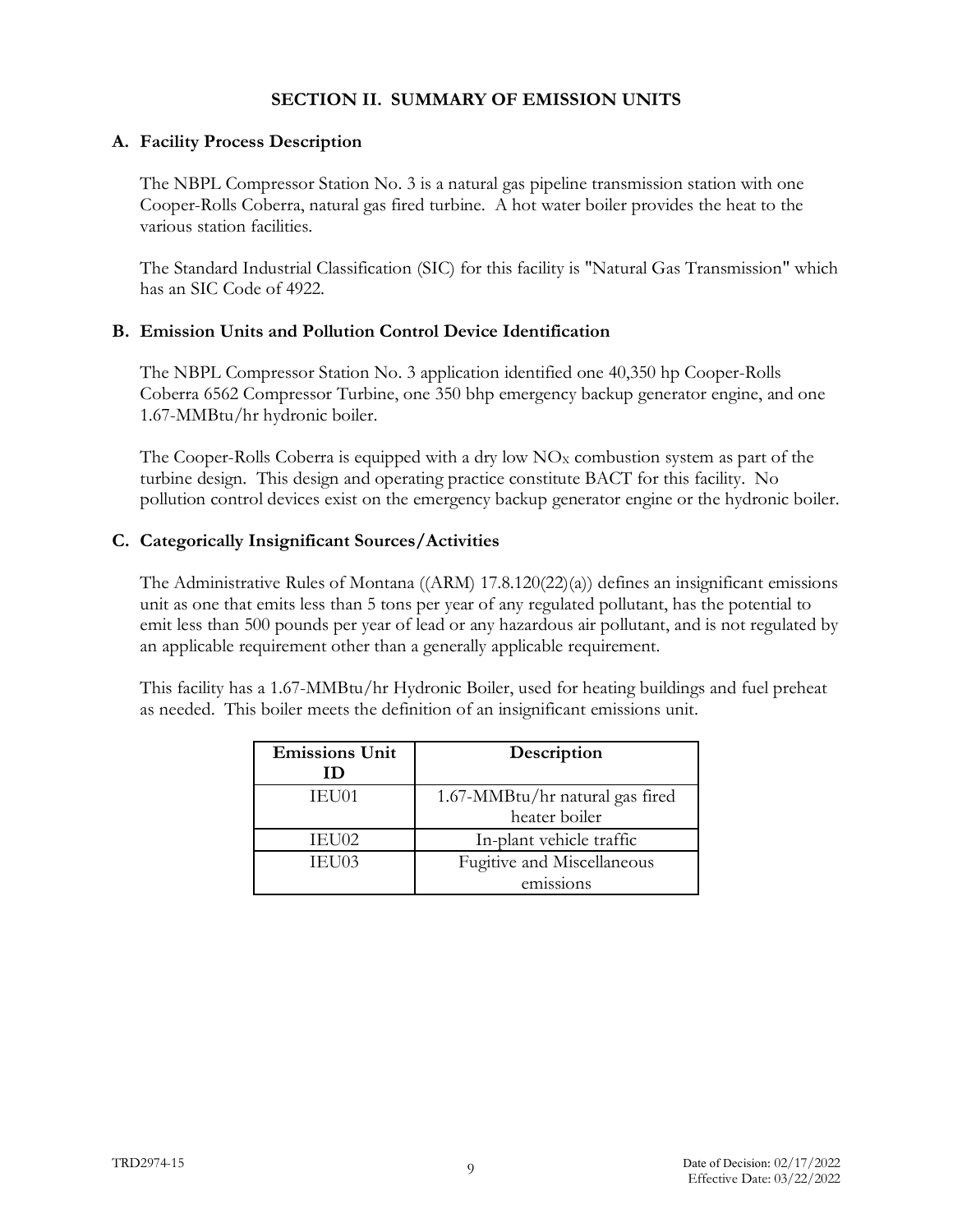### **SECTION III. PERMIT CONDITIONS**

### **A. Emission Limits and Standards**

Emission limits for the 40,350 hp Cooper-Rolls Coberra Compressor Turbine were established by a BACT determination under the authority of ARM 17.8.715 (the predecessor to ARM 17.8.752). The compressor turbine initially had an emission limit of 40 ppm $_{\text{wd}}$ , 51.5 lb/hr and 78 lb/hr for NOx; 460 lb/hr, 56 lb/hr, and 109.5 ton per rolling 12-month time period for CO; and 3.00 lb/hr for volatile organic compounds (VOC). On December 12, 2014, the Department received an application to modify MAQP #2974-02 to change the long-term turbine carbon monoxide (CO) emission limit from 109.5 tons per rolling 12-month period to 162 tons per rolling 12-month period. The change in the long-term CO emissions limit was proposed to more accurately reflect actual CO emissions from the turbine based on operating experience and methods of operation. The permit action changed the CO emission limit to 162 tons per rolling 12-month period.

Sulfur content in the fuel shall not exceed 0.08% by weight and sulfur dioxide content in the fuel shall not exceed 0.015% by volume at 15% oxygen on a dry basis. The emergency generator engine is limited to 500 hours of operation per year in order to comply with the EPA definition of an "emergency back up generator." The permit further requires the emergency generator to operate only as necessary for emergency use or maintenance related operation.

NBPL shall comply with all applicable standards, limitations, and the reporting, recordkeeping, and notification requirements contained in 40 CFR 60, Subpart GG unless otherwise specified (ARM 17.8.340 and 40 CFR Part 60).

## **B. Monitoring Requirements**

ARM 17.8.1212(1) requires that all monitoring and analysis procedures or test methods required under applicable requirements are contained in Operating Permits. In addition, when the applicable requirement does not require periodic testing or monitoring, periodic monitoring must be prescribed that is sufficient to yield reliable data from the relevant time period that is representative of the source's compliance with the permit.

The requirements for testing, monitoring, recordkeeping, reporting, and compliance certification sufficient to assure compliance do not require the permit to impose the same level of rigor for all emission units. Furthermore, they do not require extensive testing or monitoring to assure compliance with the applicable requirements for emission units that do not have significant potential to violate emission limitations or other requirements under normal operating conditions. When compliance with the underlying applicable requirement for an insignificant emissions unit is not threatened by lack of regular monitoring and when periodic testing or monitoring is not otherwise required by the applicable requirement, the status quo **(i.e., no monitoring**) will meet the requirements of ARM 17.8.1212(1). Therefore, the permit does not include monitoring for insignificant emission units.

The permit includes periodic monitoring or recordkeeping for each applicable requirement. The information obtained from the monitoring and recordkeeping will be used by the permittee to periodically certify compliance with the emission limits and standards. However, the Department may request additional testing to determine compliance with the emission limits and standards.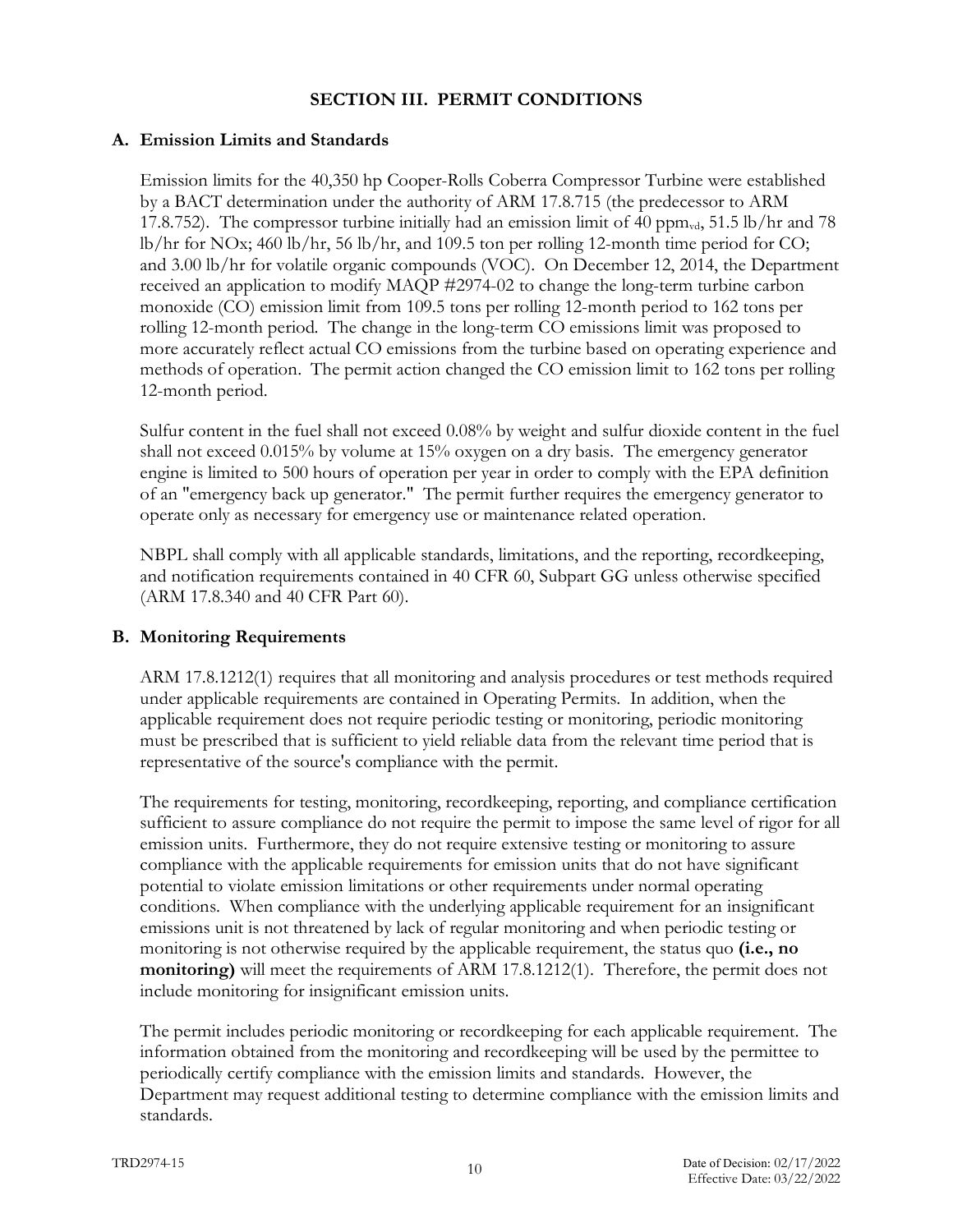### **C. Test Methods and Procedures**

Source #01 shall be tested for  $N\text{O}_X$  and CO to demonstrate compliance with the  $N\text{O}_X$  and CO emission limits contained in Sections II.A.1, II.A.2, II.A.3, and II.A.4 on a semiannual basis with a portable analyzer or according to another testing/monitoring schedule as may be approved by the Department. If Source #01 operates less than 500 hours during a semiannual period (January 1 to June 30 or July 1 to December 31), the semiannual test for that operating period may be waived. If Source #01 operates for less than 500 hours during all of the subsequent semiannual periods, at a minimum, a compliance test must be completed once every 2 years with no more than 26 months between tests (ARM 17.8.105 and ARM 17.8.749).

## **D. Recordkeeping Requirements**

The permittee is required to keep all records listed in the operating permit as a permanent business record for at least 5 years following the date of the generation of the record.

## **E. Reporting Requirements**

Reporting requirements are included in the permit for each emissions unit and Section V of the operating permit "General Conditions" explains the reporting requirements. However, the permittee is required to submit semi-annual and annual monitoring reports to the Department and to annually certify compliance with the applicable requirements contained in the permit. The reports must include a list of all emission limit and monitoring deviations, the reason for any deviation, and the corrective action taken as a result of any deviation.

#### **F. Public Notice**

As an administrative amendment, no public notice is required.

#### **G. Draft Permit Comments**

As an administrative amendment, no public notice is required.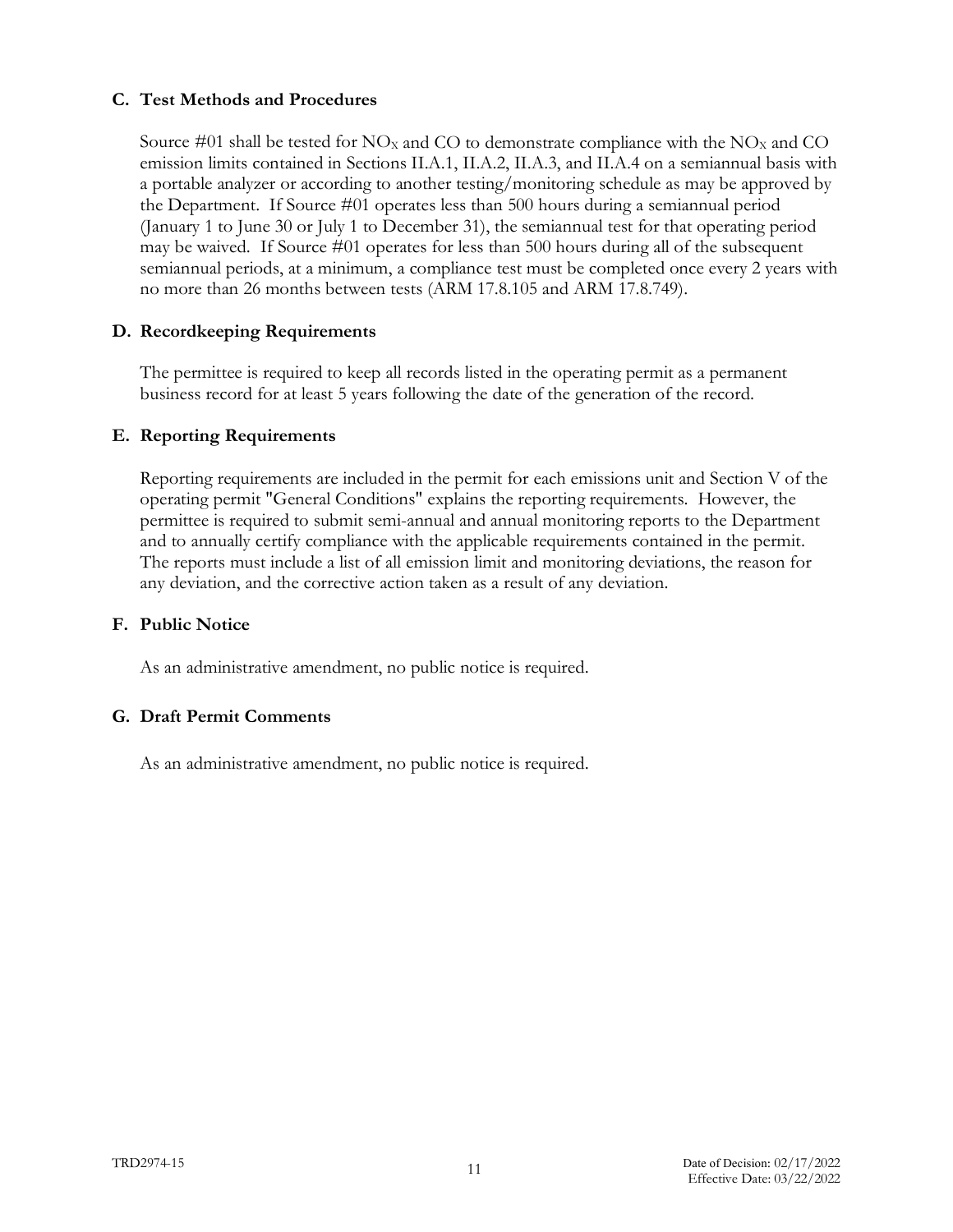#### **SECTION IV. NON-APPLICABLE REQUIREMENT ANALYSIS**

Section IV of the operating permit "Non-Applicable Requirements" contains the requirements that the Department determined were non-applicable. This section is intentionally left blank as this section typically summarizes the requirements that the applicant identified as non-applicable and contains the reasons that the Department did not include these requirements as non-applicable in the permit. No such scenario occurred during the renewal.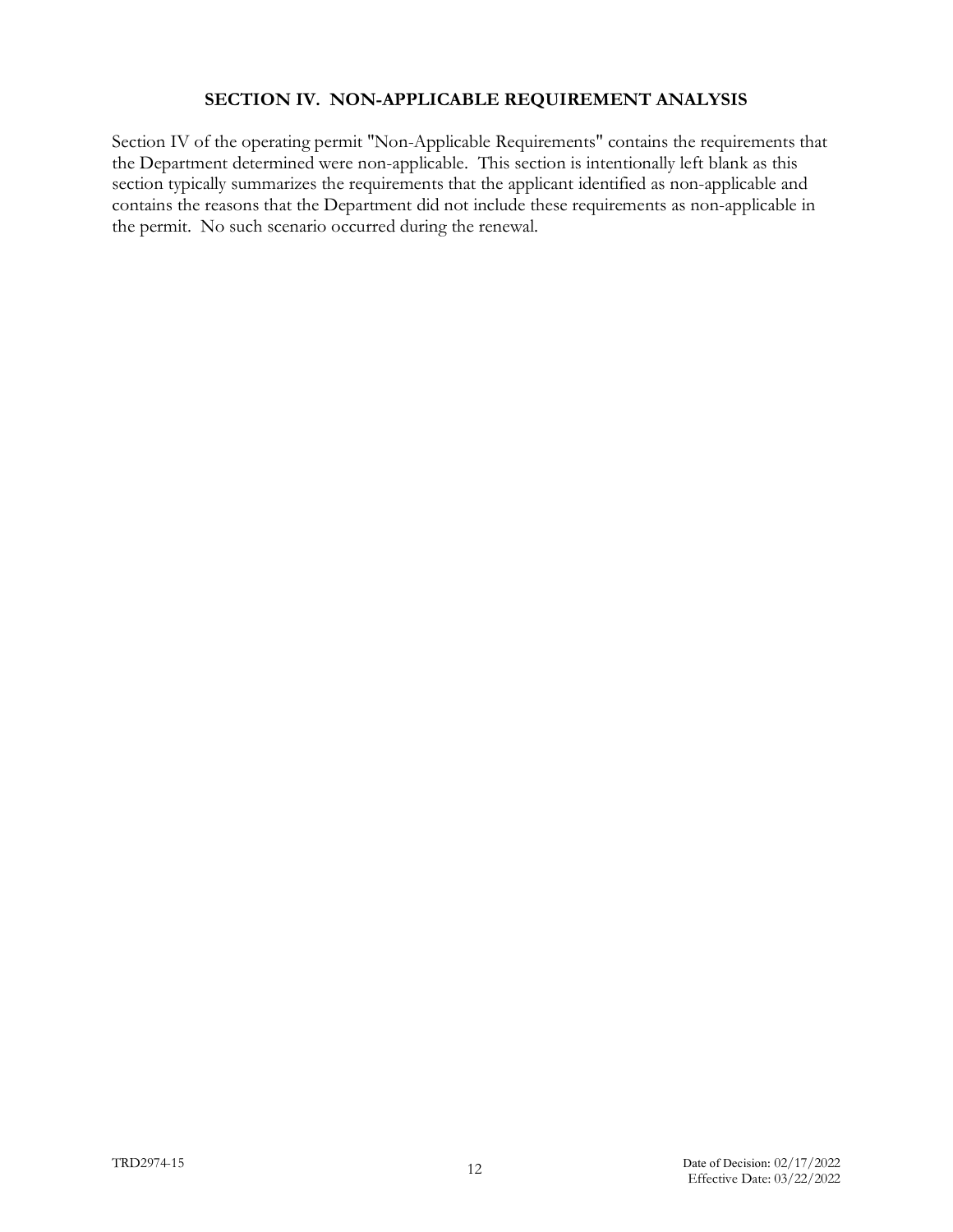#### **SECTION V. FUTURE PERMIT CONSIDERATIONS**

#### **A. MACT Standards**

On March 5, 2009, EPA published in the Federal Register a proposed rule to amend 40 CFR 63, Subpart ZZZZ. This rule has since become final and requires specific maintenance practices of the emergency generator engine.

#### **B. NESHAP Standards**

As of the decision date of Operating Permit #OP2974-15, the Department is unaware of any future NESHAP Standards that may be promulgated that will affect this facility.

#### **C. NSPS Standards**

This facility is currently subject to 40 CFR 60 Subpart GG, Standards of Performance for Stationary Gas Turbines. As of the decision date of OP2974-15, the Department is unaware of future NSPS Standards that may be promulgated that will affect this facility.

#### **D. Risk Management Plan**

This facility does not exceed the minimum threshold quantities for any regulated substance listed in 40 CFR 68.115 for any facility process. NBPL has not notified the department of any change to applicability of this requirement. This facility is not required to submit a Risk Management Plan.

If a facility has more than a threshold quantity of a regulated substance in a process, the facility must comply with 40 CFR 68 requirements no later than June 21, 1999; 3 years after the date on which a regulated substance is first listed under 40 CFR 68.130; or the date on which a regulated substance is first present in more than a threshold quantity in a process, whichever is later.

#### **E. CAM Applicability**

An emitting unit located at a Title V facility that meets the following criteria listed in ARM 17.8.1503 is subject to Subchapter 15 and must develop a CAM Plan for that unit:

- The emitting unit is subject to an emission limitation or standard for the applicable regulated air pollutant (other than emission limits or standards proposed after November 15, 1990, since these regulations contain specific monitoring requirements);
- The emitting unit uses a control device to achieve compliance with such limit; and
- The emitting unit has potential pre-control device emissions of the applicable regulated air pollutant that are greater than major source thresholds.

NBPL does not currently have any emitting units that meet all the applicability criteria in ARM 17.8.1503, and is therefore not currently required to develop a CAM Plan.